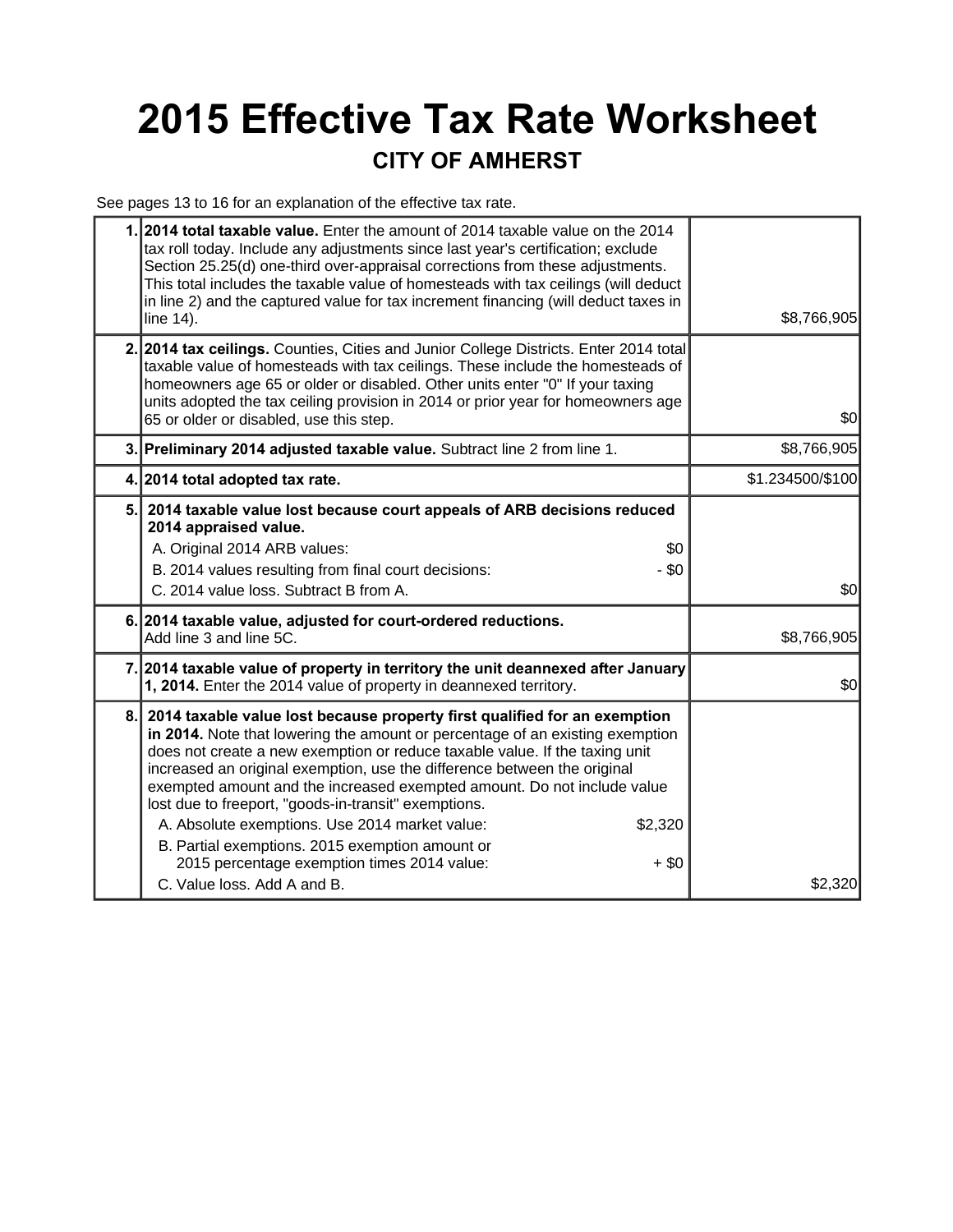### **2015 Effective Tax Rate Worksheet (continued) CITY OF AMHERST**

| 9. | 2014 taxable value lost because property first qualified for agricultural<br>appraisal (1-d or 1-d-1), timber appraisal, recreational/scenic appraisal or<br>public access airport special appraisal in 2015. Use only those properties<br>that first qualified in 2015; do not use properties that qualified in 2014.<br>A. 2014 market value:<br>\$0<br>- \$0<br>B. 2015 productivity or special appraised value:<br>C. Value loss. Subtract B from A. | \$0         |
|----|----------------------------------------------------------------------------------------------------------------------------------------------------------------------------------------------------------------------------------------------------------------------------------------------------------------------------------------------------------------------------------------------------------------------------------------------------------|-------------|
|    | 10. Total adjustments for lost value. Add lines 7, 8C and 9C.                                                                                                                                                                                                                                                                                                                                                                                            | \$2,320     |
|    | 11. 2014 adjusted taxable value. Subtract line 10 from line 6.                                                                                                                                                                                                                                                                                                                                                                                           | \$8,764,585 |
|    | 12. Adjusted 2014 taxes. Multiply line 4 by line 11 and divide by \$100.                                                                                                                                                                                                                                                                                                                                                                                 | \$108,198   |
|    | 13. Taxes refunded for years preceding tax year 2014. Enter the amount of taxes<br>refunded during the last budget year for tax years preceding tax year 2014.<br>Types of refunds include court decisions, Section 25.25(b) and (c) corrections<br>and Section 31.11 payment errors. Do not include refunds for tax year 2014.<br>This line applies only to tax years preceding tax year 2014.                                                          | \$0         |
|    | 14. Taxes in tax increment financing (TIF) for tax year 2014. Enter the amount of<br>taxes paid into the tax increment fund for a reinvestment zone as agreed by the<br>taxing unit. If the unit has no 2015 captured appraised value in Line 16D, enter<br>"0."                                                                                                                                                                                         | \$0         |
|    | 15. Adjusted 2014 taxes with refunds. Add lines 12 and 13, subtract line 14.                                                                                                                                                                                                                                                                                                                                                                             | \$108,198   |
|    | 16. Total 2015 taxable value on the 2015 certified appraisal roll today. This<br>value includes only certified values and includes the total taxable value of<br>homesteads with tax ceilings (will deduct in line 18). These homesteads<br>includes homeowners age 65 or older or disabled.<br>A. Certified values only:<br>\$9,148,161<br>B. Counties: Include railroad rolling stock values<br>certified by the Comptroller's office:<br>$+$ \$0      |             |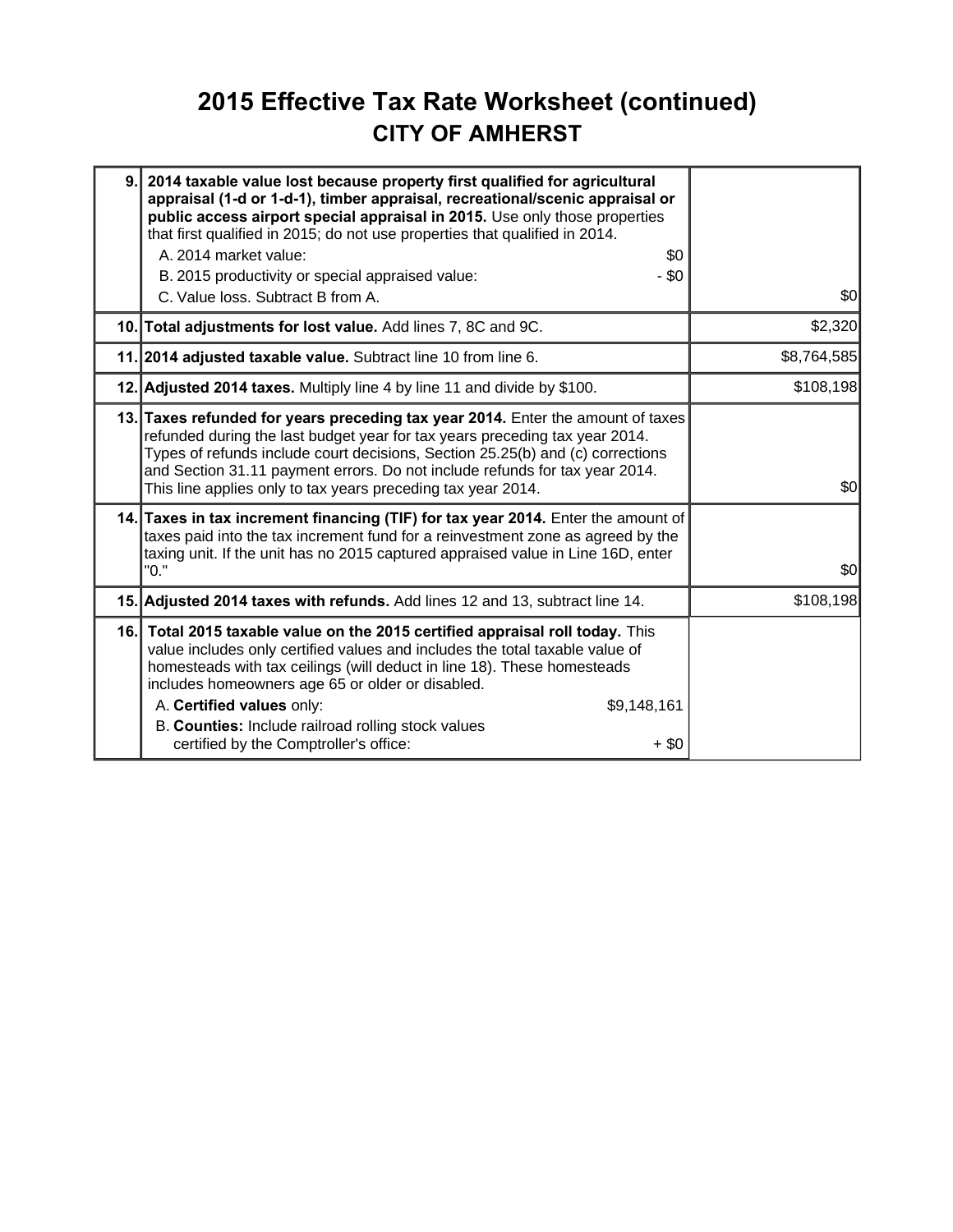### **2015 Effective Tax Rate Worksheet (continued) CITY OF AMHERST**

| 16.<br>C. Pollution control exemption: Deduct the value<br>$\text{(cont.)}$<br>of property exempted for the current tax year for<br>the first time as pollution control property (use this<br>line based on attorney's advice):<br>D. Tax increment financing: Deduct the 2015<br>captured appraised value of property taxable by a<br>taxing unit in a tax increment financing zone for<br>which the 2015 taxes will be deposited into the tax<br>increment fund. Do not include any new property<br>value that will be included in line 21 below.<br>E. Total 2015 value. Add A and B, then subtract C<br>and D.                                                                                                                                                                                                                                                                                                                                                                                                                                                                                                                                                                                         | $-$ \$0<br>$-$ \$0 | \$9,148,161 |
|------------------------------------------------------------------------------------------------------------------------------------------------------------------------------------------------------------------------------------------------------------------------------------------------------------------------------------------------------------------------------------------------------------------------------------------------------------------------------------------------------------------------------------------------------------------------------------------------------------------------------------------------------------------------------------------------------------------------------------------------------------------------------------------------------------------------------------------------------------------------------------------------------------------------------------------------------------------------------------------------------------------------------------------------------------------------------------------------------------------------------------------------------------------------------------------------------------|--------------------|-------------|
| 17. Total value of properties under protest or not included on certified<br>appraisal roll.<br>A. 2015 taxable value of properties under protest.<br>The chief appraiser certifies a list of properties still<br>under ARB protest. The list shows the district's<br>value and the taxpayer's claimed value, if any or<br>an estimate of the value if the taxpayer wins. For<br>each of the properties under protest, use the<br>lowest of these values. Enter the total value.<br>B. 2015 value of properties not under protest or<br>included on certified appraisal roll. The chief<br>appraiser gives taxing units a list of those taxable<br>properties that the chief appraiser knows about but<br>are not included at appraisal roll certification.<br>These properties also are not on the list of<br>properties that are still under protest. On this list of<br>properties, the chief appraiser includes the market<br>value, appraised value and exemptions for the<br>preceding year and a reasonable estimate of the<br>market value, appraised value and exemptions for<br>the current year. Use the lower market, appraised<br>or taxable value (as appropriate). Enter the total<br>value. | \$0<br>$+$ \$0     |             |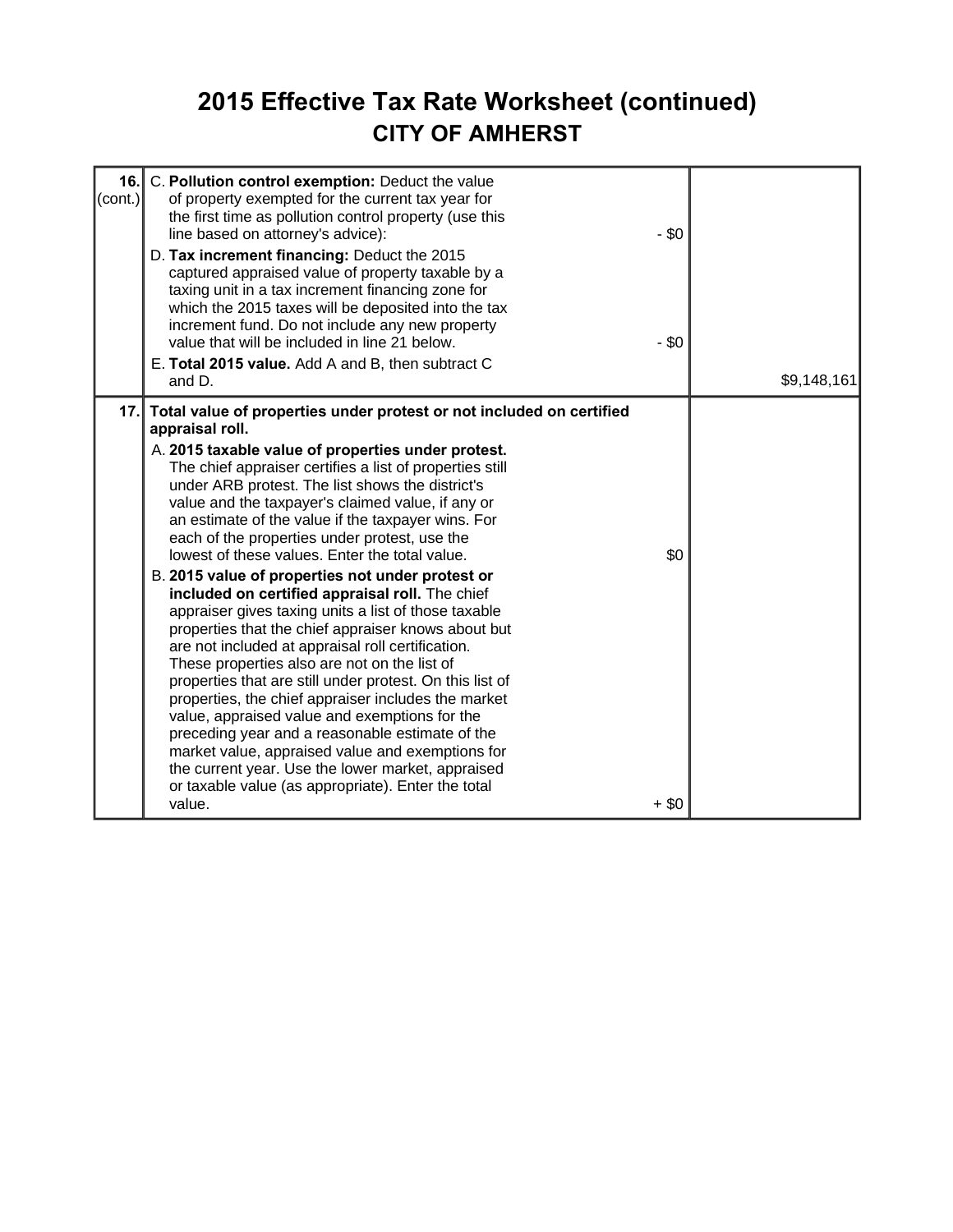### **2015 Effective Tax Rate Worksheet (continued) CITY OF AMHERST**

| 17.1<br>$ _{\text{(cont.)}} $ | C. Total value under protest or not certified. Add<br>A and B.                                                                                                                                                                                                                                                                                                                                                                                                                                                                                                                                                                                                                                                                                                                                                                                                                                                                               | \$0            |
|-------------------------------|----------------------------------------------------------------------------------------------------------------------------------------------------------------------------------------------------------------------------------------------------------------------------------------------------------------------------------------------------------------------------------------------------------------------------------------------------------------------------------------------------------------------------------------------------------------------------------------------------------------------------------------------------------------------------------------------------------------------------------------------------------------------------------------------------------------------------------------------------------------------------------------------------------------------------------------------|----------------|
|                               | 18. 2015 tax ceilings. Counties, cities and junior colleges enter 2015 total taxable<br>value of homesteads with tax ceilings. These include the homesteads of<br>homeowners age 65 or older or disabled. Other units enter "0." If your taxing<br>units adopted the tax ceiling provision in 2014 or prior year for homeowners<br>age 65 or older or disabled, use this step.                                                                                                                                                                                                                                                                                                                                                                                                                                                                                                                                                               | \$0            |
|                               | 19. 2015 total taxable value. Add lines 16E and 17C. Subtract line 18.                                                                                                                                                                                                                                                                                                                                                                                                                                                                                                                                                                                                                                                                                                                                                                                                                                                                       | \$9,148,161    |
|                               | 20. Total 2015 taxable value of properties in territory annexed after January 1,<br>2008. Include both real and personal property. Enter the 2015 value of property<br>in territory annexed.                                                                                                                                                                                                                                                                                                                                                                                                                                                                                                                                                                                                                                                                                                                                                 | \$0            |
|                               | 21. Total 2015 taxable value of new improvements and new personal property<br>located in new improvements. "New" means the item was not on the<br>appraisal roll in 2014. An improvement is a building, structure, fixture or fence<br>erected on or affixed to land. A transportable structure erected on its owner's<br>land is also included unless it is held for sale or is there only temporarily. New<br>additions to existing improvements may be included if the appraised value can<br>be determined. New personal property in a new improvement must have been<br>brought into the unit after January 1, 2014 and be located in a new<br>improvement. New improvements do include property on which a tax<br>abatement agreement has expired for 2015. New improvements do not include<br>mineral interests produced for the first time, omitted property that is back<br>assessed and increased appraisals on existing property. | \$90           |
|                               | 22. Total adjustments to the 2015 taxable value. Add lines 20 and 21.                                                                                                                                                                                                                                                                                                                                                                                                                                                                                                                                                                                                                                                                                                                                                                                                                                                                        | \$90           |
|                               | 23. 2015 adjusted taxable value. Subtract line 22 from line 19.                                                                                                                                                                                                                                                                                                                                                                                                                                                                                                                                                                                                                                                                                                                                                                                                                                                                              | \$9,148,071    |
|                               | 24. 2015 effective tax rate. Divide line 15 by line 23 and multiply by \$100.                                                                                                                                                                                                                                                                                                                                                                                                                                                                                                                                                                                                                                                                                                                                                                                                                                                                | \$1.1827/\$100 |
|                               | 25. COUNTIES ONLY. Add together the effective tax rates for each type of tax the<br>county levies. The total is the 2015 county effective tax rate.                                                                                                                                                                                                                                                                                                                                                                                                                                                                                                                                                                                                                                                                                                                                                                                          | $$$ /\$100     |

A county, city or hospital district that adopted the additional sales tax in November 2014 or in May 2015 must adjust its effective tax rate. *The Additional Sales Tax Rate Worksheet* on page 39 sets out this adjustment. Do not forget to complete the *Additional Sales Tax Rate Worksheet* if the taxing unit adopted the additional sales tax on these dates.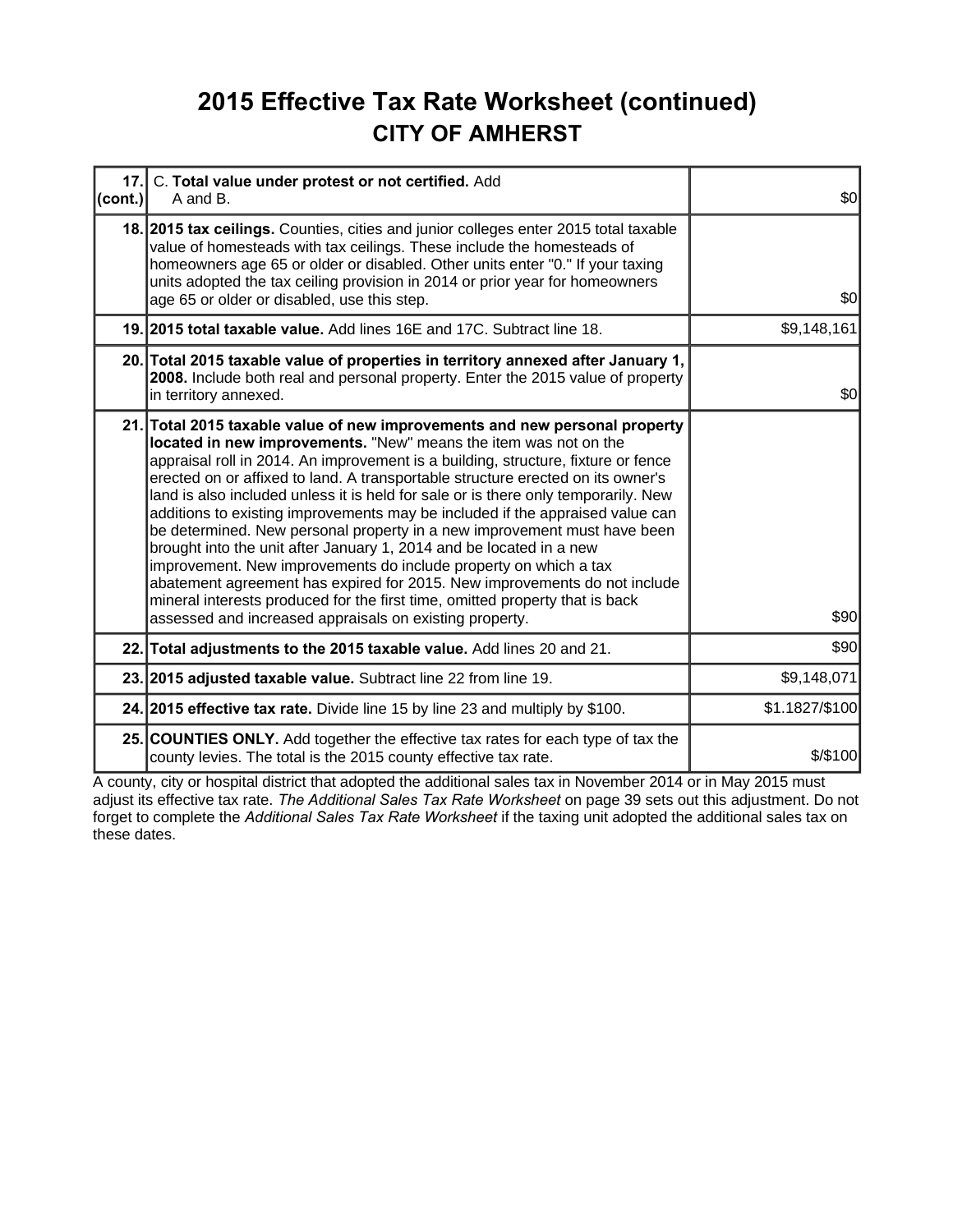# **2015 Rollback Tax Rate Worksheet**

### **CITY OF AMHERST**

See pages 17 to 21 for an explanation of the rollback tax rate.

|      | 26. 2014 maintenance and operations (M&O) tax rate.                                                                                                                                                                                                                                                                                                                                                                                                                                                                                                                                                                                                                         |                      | \$1.234500/\$100 |
|------|-----------------------------------------------------------------------------------------------------------------------------------------------------------------------------------------------------------------------------------------------------------------------------------------------------------------------------------------------------------------------------------------------------------------------------------------------------------------------------------------------------------------------------------------------------------------------------------------------------------------------------------------------------------------------------|----------------------|------------------|
|      | 27. 2014 adjusted taxable value. Enter the amount from line 11.                                                                                                                                                                                                                                                                                                                                                                                                                                                                                                                                                                                                             |                      | \$8,764,585      |
| 28.1 | 2014 M&O taxes.                                                                                                                                                                                                                                                                                                                                                                                                                                                                                                                                                                                                                                                             |                      |                  |
|      | A. Multiply line 26 by line 27 and divide by \$100.<br>B. Cities, counties and hospital districts with<br>additional sales tax: Amount of additional sales<br>tax collected and spent on M&O expenses in<br>2014. Enter amount from full year's sales tax<br>revenue spent for M&O in 2014 fiscal year, if any.<br>Other units, enter "0." Counties exclude any<br>amount that was spent for economic development<br>grants from the amount of sales tax spent.<br>C. Counties: Enter the amount for the state criminal<br>justice mandate. If second or later year, the<br>amount is for increased cost above last year's                                                  | \$108,198<br>$+$ \$0 |                  |
|      | amount. Other units, enter "0."<br>D. Transferring function: If discontinuing all of a<br>department, function or activity and transferring it<br>to another unit by written contract, enter the<br>amount spent by the unit discontinuing the<br>function in the 12 months preceding the month of<br>this calculation. If the unit did not operate this<br>function for this 12-month period, use the amount<br>spent in the last full fiscal year in which the unit<br>operated the function. The unit discontinuing the<br>function will subtract this amount in H below. The<br>unit receiving the function will add this amount in<br>H below. Other units, enter "0." | $+$ \$0<br>$+/-$ \$0 |                  |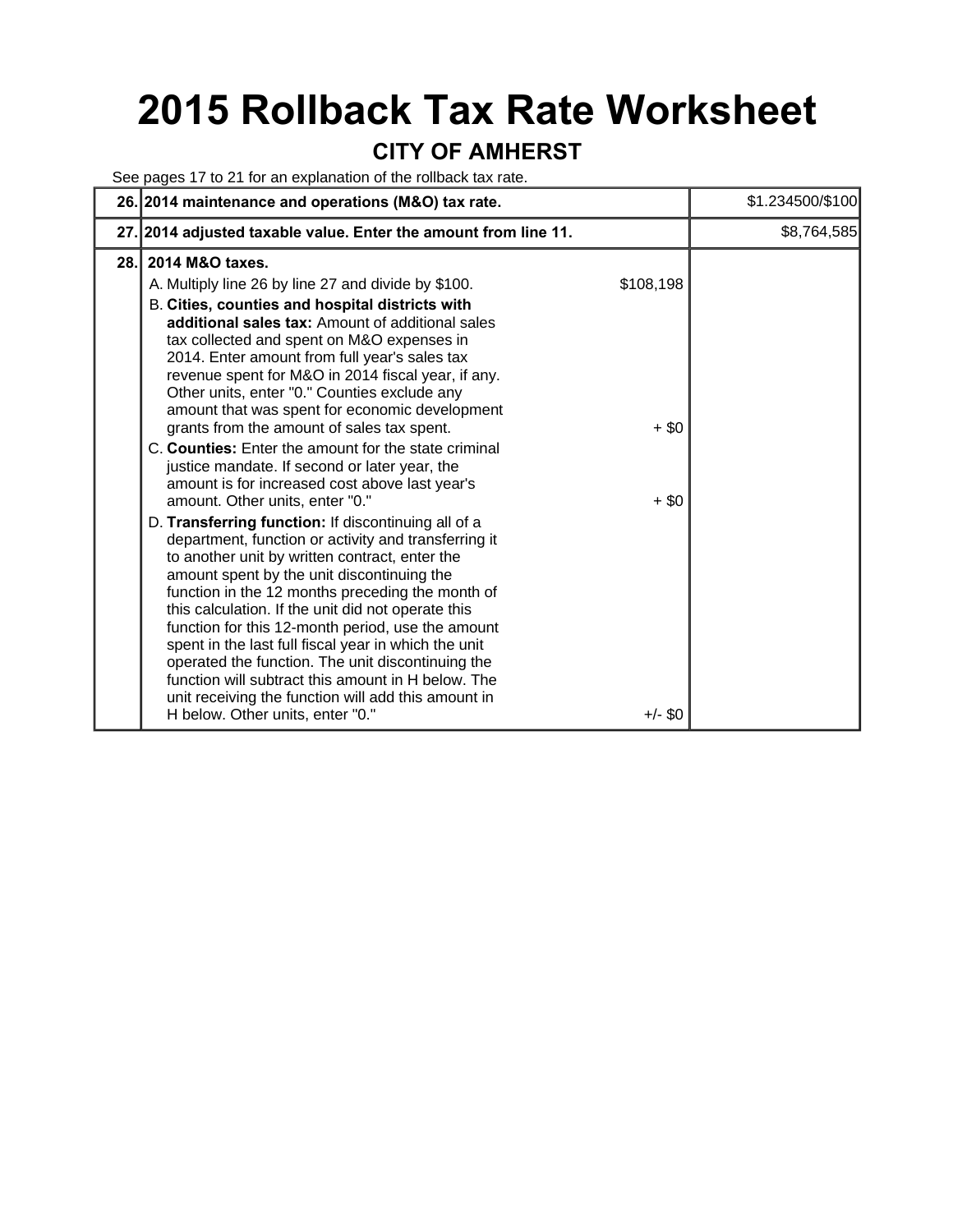### **2015 Rollback Tax Rate Worksheet (continued) CITY OF AMHERST**

| 28.<br>$ $ (cont.) | E. Taxes refunded for years preceding tax year<br>2014: Enter the amount of M&O taxes refunded<br>during the last budget year for tax years<br>preceding tax year 2014. Types of refunds<br>include court decisions, Section 25.25(b) and (c)<br>corrections and Section 31.11 payment errors. Do<br>not include refunds for tax year 2014. This line<br>applies only to tax years preceding tax year 2014.<br>F. Enhanced indigent health care expenditures:<br>Enter the increased amount for the current year's<br>enhanced indigent health care expenditures<br>above the preceding tax year's enhanced indigent<br>health care expenditures, less any state<br>assistance.<br>G. Taxes in tax increment financing (TIF): Enter<br>the amount of taxes paid into the tax increment<br>fund for a reinvestment zone as agreed by the<br>taxing unit. If the unit has no 2015 captured<br>appraised value in Line 16D, enter "0."<br>H. Adjusted M&O Taxes. Add A, B, C, E and F. For<br>unit with D, subtract if discontinuing function and<br>add if receiving function. Subtract G. | $+ $0$<br>$+ $0$<br>- \$0 | \$108,198      |
|--------------------|------------------------------------------------------------------------------------------------------------------------------------------------------------------------------------------------------------------------------------------------------------------------------------------------------------------------------------------------------------------------------------------------------------------------------------------------------------------------------------------------------------------------------------------------------------------------------------------------------------------------------------------------------------------------------------------------------------------------------------------------------------------------------------------------------------------------------------------------------------------------------------------------------------------------------------------------------------------------------------------------------------------------------------------------------------------------------------------|---------------------------|----------------|
|                    | 29. 2015 adjusted taxable value.<br>Enter line 23 from the Effective Tax Rate Worksheet.                                                                                                                                                                                                                                                                                                                                                                                                                                                                                                                                                                                                                                                                                                                                                                                                                                                                                                                                                                                                 |                           | \$9,148,071    |
|                    | 30. 2015 effective maintenance and operations rate.<br>Divide line 28H by line 29 and multiply by \$100.                                                                                                                                                                                                                                                                                                                                                                                                                                                                                                                                                                                                                                                                                                                                                                                                                                                                                                                                                                                 |                           | \$1.1827/\$100 |
|                    | 31. 2015 rollback maintenance and operation rate.<br>Multiply line 30 by 1.08. (See lines 49 to 52 for additional rate for pollution<br>control expenses.                                                                                                                                                                                                                                                                                                                                                                                                                                                                                                                                                                                                                                                                                                                                                                                                                                                                                                                                |                           | \$1.2773/\$100 |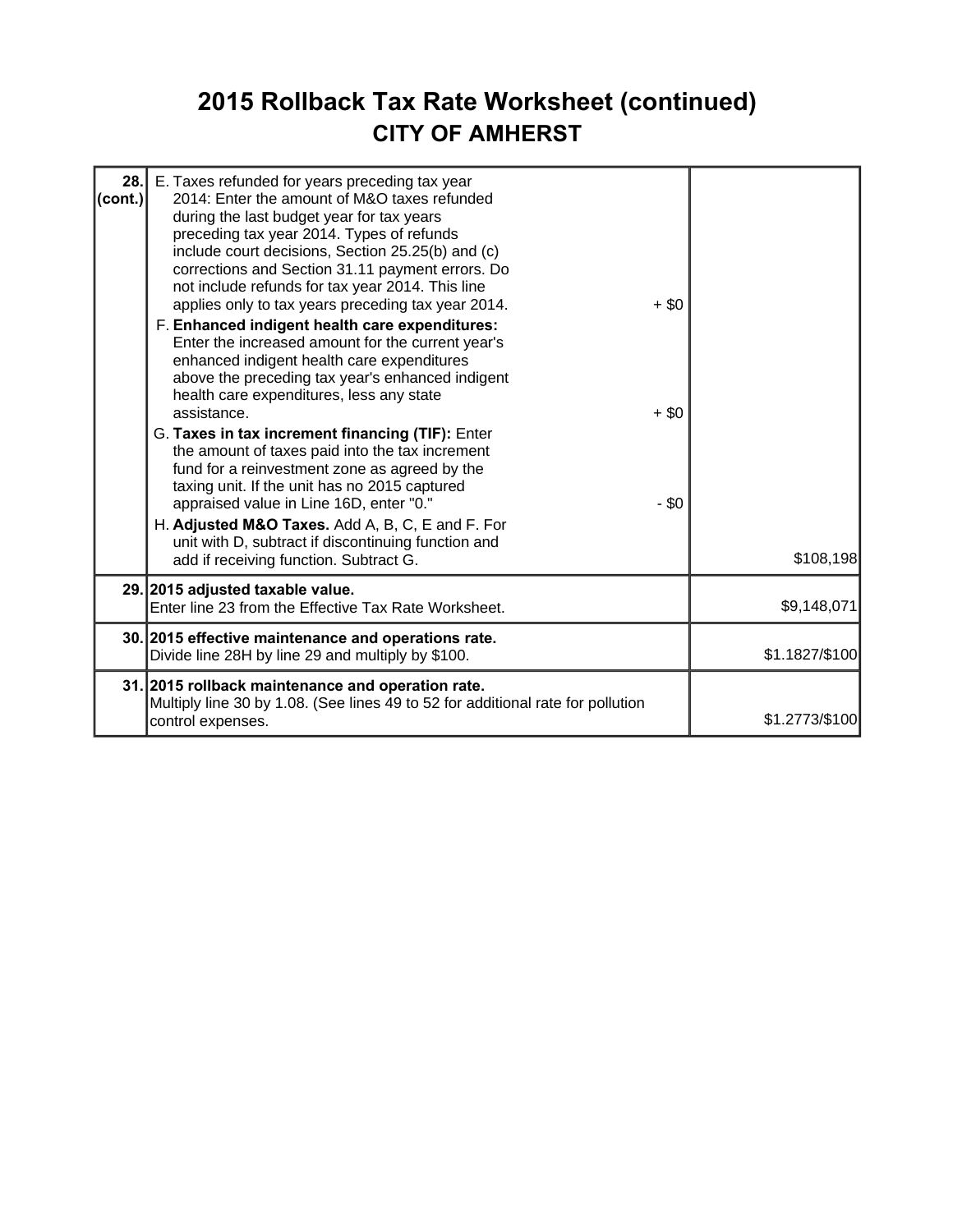### **2015 Rollback Tax Rate Worksheet (continued) CITY OF AMHERST**

| 32. | Total 2015 debt to be paid with property taxes and additional sales tax<br>revenue.<br>"Debt" means the interest and principal that will be paid on debts that:<br>(1) are paid by property taxes,<br>(2) are secured by property taxes,<br>(3) are scheduled for payment over a period longer than one year and<br>(4) are not classified in the unit's budget as M&O expenses.<br>A: Debt also includes contractual payments to other<br>taxing units that have incurred debts on behalf of this<br>taxing unit, if those debts meet the four conditions<br>above. Include only amounts that will be paid from<br>property tax revenue. Do not include appraisal<br>district budget payments. List the debt in Schedule B:<br>Debt Service.<br>B: Subtract unencumbered fund amount used to<br>reduce total debt.<br>C: Subtract amount paid from other resources.<br>D: Adjusted debt. Subtract B and C from A. | \$0<br>-\$0<br>$-50$ | \$0            |  |
|-----|--------------------------------------------------------------------------------------------------------------------------------------------------------------------------------------------------------------------------------------------------------------------------------------------------------------------------------------------------------------------------------------------------------------------------------------------------------------------------------------------------------------------------------------------------------------------------------------------------------------------------------------------------------------------------------------------------------------------------------------------------------------------------------------------------------------------------------------------------------------------------------------------------------------------|----------------------|----------------|--|
|     | 33. Certified 2014 excess debt collections. Enter the amount certified by the<br>collector.                                                                                                                                                                                                                                                                                                                                                                                                                                                                                                                                                                                                                                                                                                                                                                                                                        |                      | \$0            |  |
|     | 34. Adjusted 2015 debt. Subtract line 33 from line 32.                                                                                                                                                                                                                                                                                                                                                                                                                                                                                                                                                                                                                                                                                                                                                                                                                                                             |                      | \$0            |  |
|     | 35. Certified 2015 anticipated collection rate. Enter the rate certified by the<br>collector. If the rate is 100 percent or greater, enter 100 percent.                                                                                                                                                                                                                                                                                                                                                                                                                                                                                                                                                                                                                                                                                                                                                            |                      | 98.000000%     |  |
|     | 36. 2015 debt adjusted for collections. Divide line 34 by line 35.                                                                                                                                                                                                                                                                                                                                                                                                                                                                                                                                                                                                                                                                                                                                                                                                                                                 |                      | \$0            |  |
|     | 37. 2015 total taxable value. Enter the amount on line 19.                                                                                                                                                                                                                                                                                                                                                                                                                                                                                                                                                                                                                                                                                                                                                                                                                                                         |                      | \$9,148,161    |  |
|     | 38. 2015 debt tax rate. Divide line 36 by line 37 and multiply by \$100.                                                                                                                                                                                                                                                                                                                                                                                                                                                                                                                                                                                                                                                                                                                                                                                                                                           |                      | \$0.0000/\$100 |  |
|     | 39. 2015 rollback tax rate. Add lines 31 and 38.                                                                                                                                                                                                                                                                                                                                                                                                                                                                                                                                                                                                                                                                                                                                                                                                                                                                   |                      | \$1.2773/\$100 |  |
|     | 40. COUNTIES ONLY. Add together the rollback tax rates for each type of tax the<br>county levies. The total is the 2015 county rollback tax rate.                                                                                                                                                                                                                                                                                                                                                                                                                                                                                                                                                                                                                                                                                                                                                                  |                      | \$/\$100       |  |

A taxing unit that adopted the additional sales tax must complete the lines for the *Additional Sales Tax Rate*. A taxing unit seeking additional rollback protection for pollution control expenses completes the *Additional Rollback Protection for Pollution Control*.